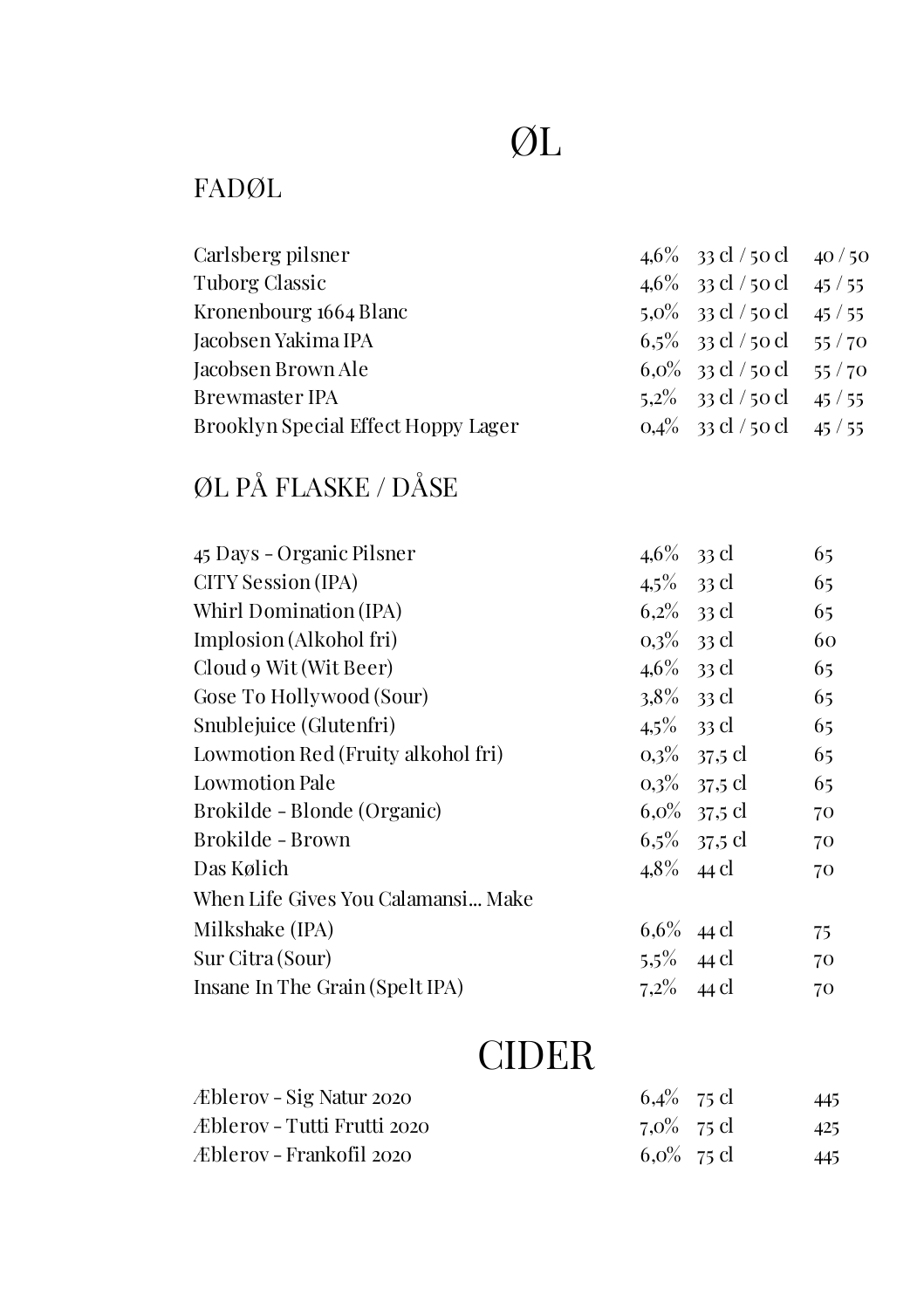## **COCKTAILS**

#### GEMINI SIGNATURE COCKTAILS

| Gemini Tonic<br>Dry Gin, økologisk timian & citron-sirup, lime, tonic          | 110 |
|--------------------------------------------------------------------------------|-----|
| Passion Infusion<br>Hvid rom, økologisk passion & Milky Oolong-sirup, lime     | 110 |
| Rockin' Rhubarb<br>Vodka, økologisk rabarber & rosenpeber-sirup, citron, lemon | 110 |
| Lemonade Spritz<br>Vodka, hjemmelavet mynte lemonade, cava, danskvand          | 110 |
| Orange Gin & Tonic<br>Copenhagen Distillery Orange Gin, appelsinskal, tonic    | 115 |
| <b>GEMINI CLASSIC COCKTAILS</b>                                                |     |
| Gin & Tonic<br>Monkey 47 Dry Gin, lime, tonic                                  | 100 |
| Negroni<br>Dry gin, campari, rød vermouth, appelsinskal                        | 100 |
| Muscow Mule<br>Vodka, lime, sirup, ginger beer                                 | 100 |
| <b>Aperol Spritz</b><br>Aperol, cava, appelsin, danskvand                      | 100 |
| Dark & Stormy<br>Mørk Rom, Ginger Beer, lime                                   | 100 |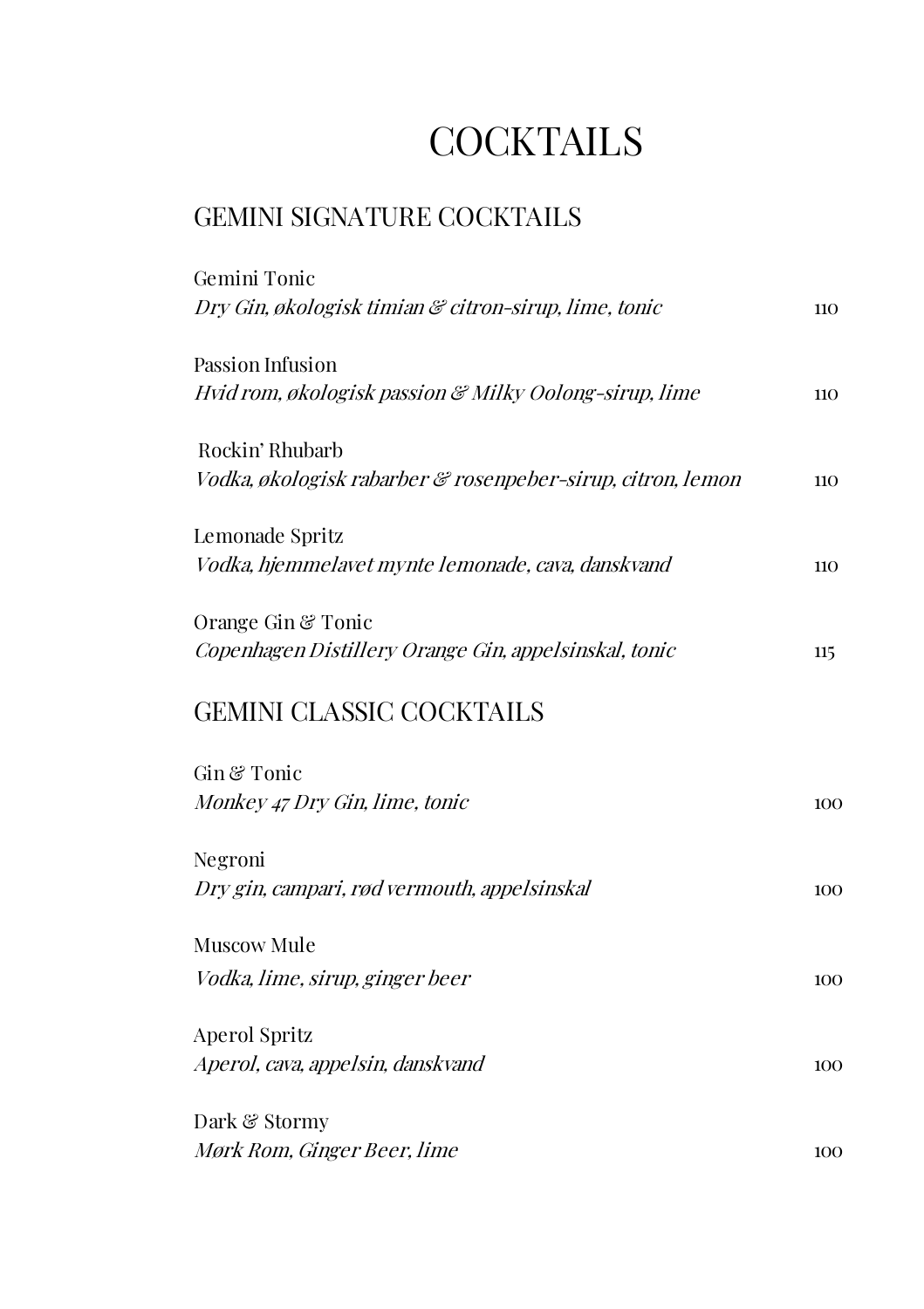# JUICE & LEMONADE

| Lemonade                                             |    |
|------------------------------------------------------|----|
| Hiemmelavet lemonade med citron og mynte             | 49 |
| Stikkelsbær & Agurk                                  |    |
| Hjemmelavet juice med æble, stikkelsbær og agurk     | 49 |
| Æble & Rødbede                                       |    |
| Hjemmelavet juice med æble og rødbede                | 49 |
| Citrontimian & Rosmarin                              | 49 |
| Hjemmelavet juice med æble, citrontimian og rosmarin |    |
| Æble & rabarber                                      | 49 |
| Hjemmelavet juice med æble og rabarber               |    |

### VAND

| Filtreret vand ad libitum med eller uden brus | pr. person 25 |  |
|-----------------------------------------------|---------------|--|
|                                               |               |  |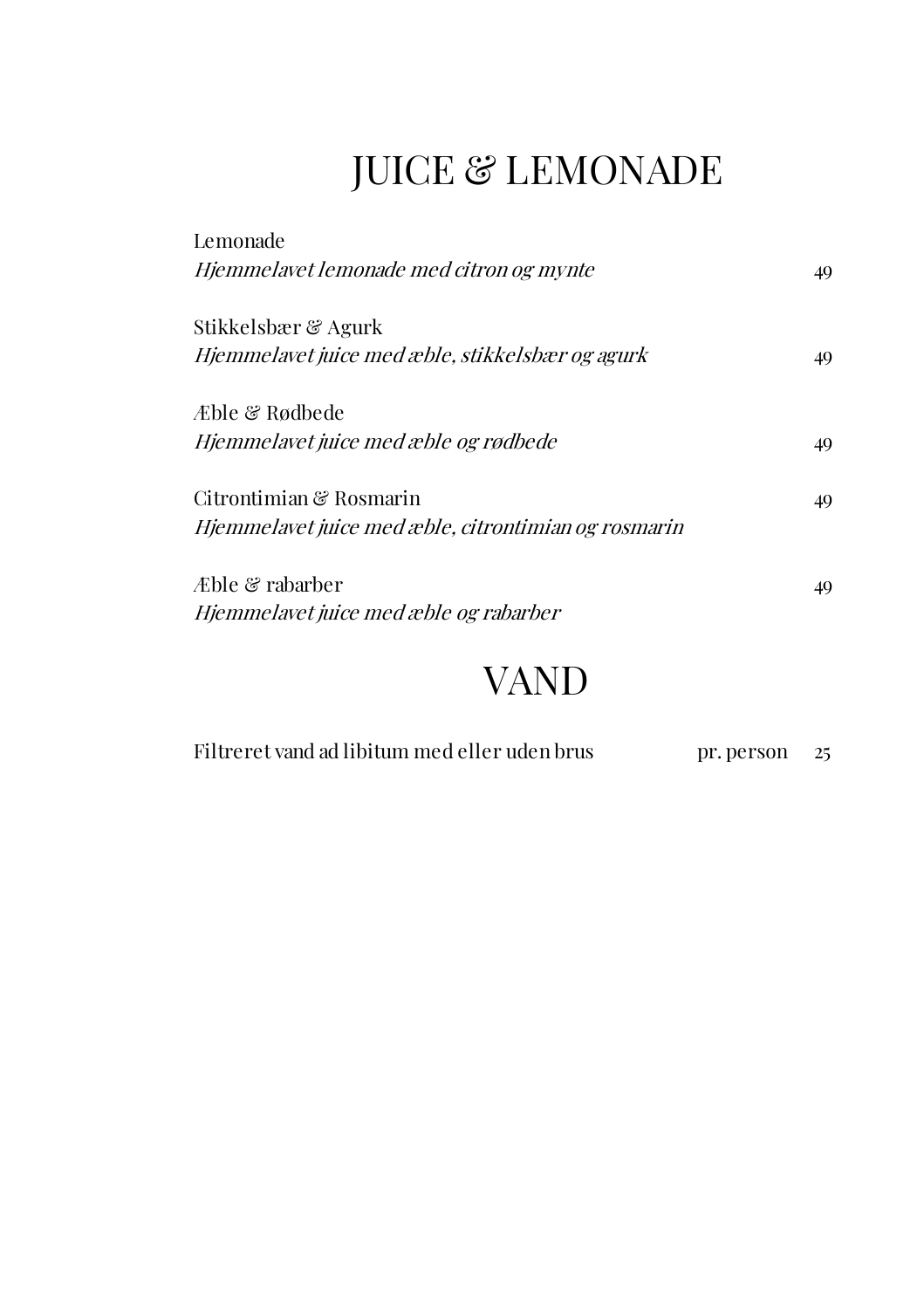### KAFFE & TE

Stempelkaffe pr. person 35 Single estate bønner fra Coloumbia

Te fra Chaplon 35 Fuldmåne - Grøn te Earl Gray - Sort te Kvæde - Sort & grøn te Bjergblomst - Sort & grøn te Ingefær Lemon - Hvid & grøn te Mynte - Sort & grøb te